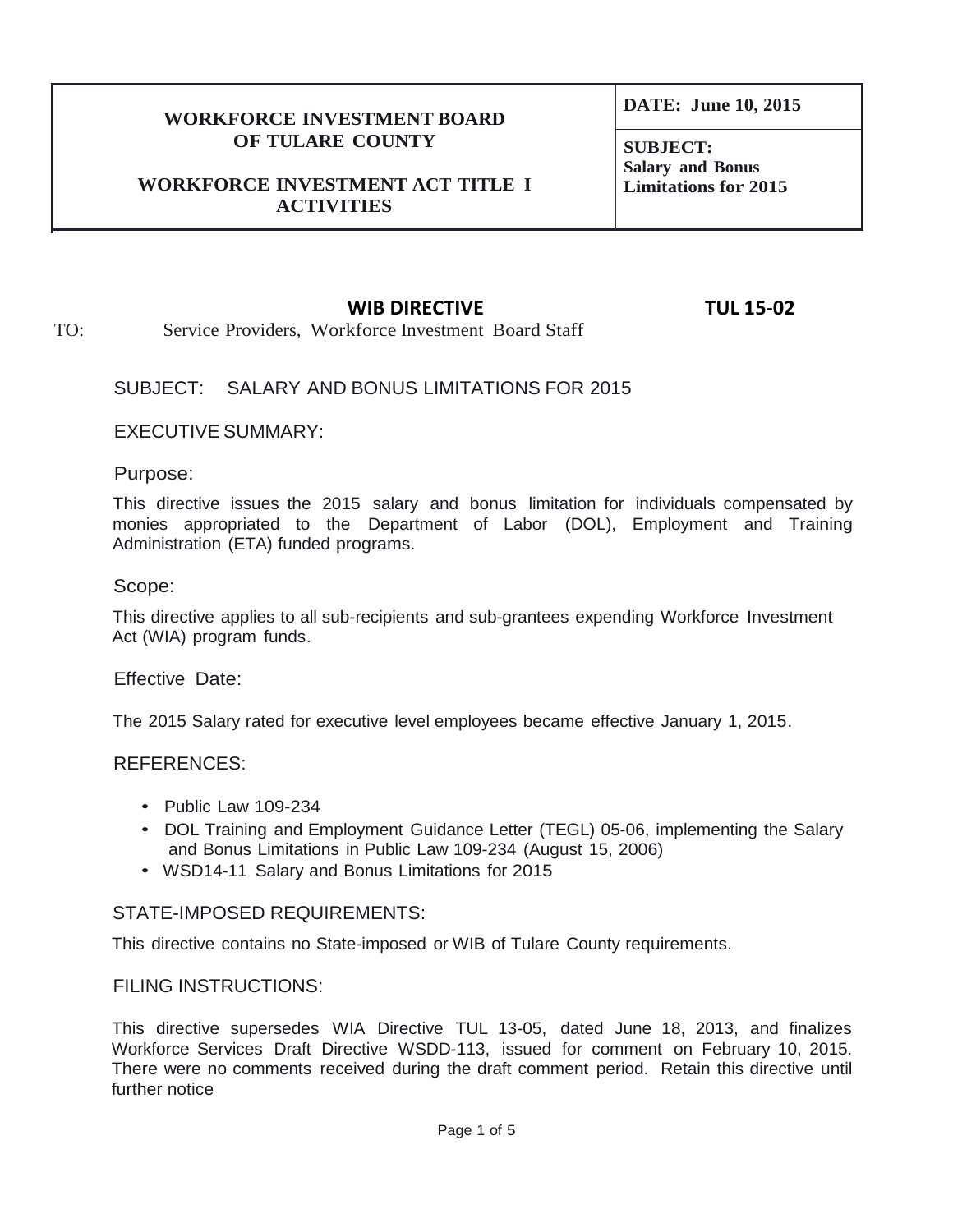# **BACKGROUND:**

On June 15, 2006, President Bush signed into law an emergency supplemental appropriations bill, Public Law 109-234. Section 7013 of this public law limits salary and bonus compensation for individuals who are paid by funds appropriated to the ETA and provided to recipients and subrecipients. Specifically, Section 7013 states:

"None of the funds appropriated in Public Law 109-149 or prior acts under the heading 'Employment and Training' that are available for expenditure on or after the date of enactment of this section shall be used by a recipient or subrecipient of such funds to pay the salary and bonuses of an individual, either as direct costs or indirect costs, at a rate in excess of Executive Level II, except as provided for under Section 101 of Public Law 109-149. This limit shall not apply to vendors providing goods and services as defined in the Office of Management and Budget Circular A-133. Where States are recipients of such funds, States may establish a lower limit for salaries and bonuses of those receiving salaries and bonuses from subrecipients of such funds, taking into account factors including the relative cost-ofliving in the State, the compensation levels for comparable State or local government employees, and the size of the organization that administers federal programs involved including Employment and Training Administration programs."

Subsequently, on August 15, 2006, the ETA issued TEGAL 05-06. This TEGL informs states and other ETA-funded recipients and subrecipients of limitations on salary and bonus payments that can be made with funds appropriated to the ETA. Specifically, this TEGL provides the workforce investment system with information on programs affected by this provision; effective dates and funding cycles; covered individuals and transactions; application of the limitation; and related grant and contract modifications.

## **POLICY AND PROCEDURES:**

Public Law 109-234 sets the limit on salary and bonus compensation for individuals who are paid by funds appropriated to ETA funded programs at a rate equivalent to no more than Executive Level II. A salary table providing this rate is listed on the Federal Office of Personnel Management website [www.opm.gov](http://www.opm.gov/) under Policy, Pay and Leave. These levels are adjusted annually. Currently, the salary and bonus limits are frozen at 2010 levels. Therefore, effective January 1, 2015, the salary and bonus limit is set at \$183,300 until otherwise advised. The Public Law 109-234 limitation does not apply to benefits that are not salary and bonuses. For example, fringe benefits, insurance premiums, or pension plans paid by a subrecipient are not included in this calculation.

Per the DOL ETA Region 6 Office, the salary and bonus limit applies to both the gross amount of salary and bonus, and to the rate at which the salary is paid. As a result, for individuals who do not work full time on ETA funded projects or who are only employed part time or part of the year, the salary and bonus limit will be prorated based on the amount of time the individual is dedicated to the ETA funded grant. The following are examples provided by the DOL ETA Region 6 which illustrate how the limitations are calculated based on salary and bonus levels, as well as the rate at which they are paid: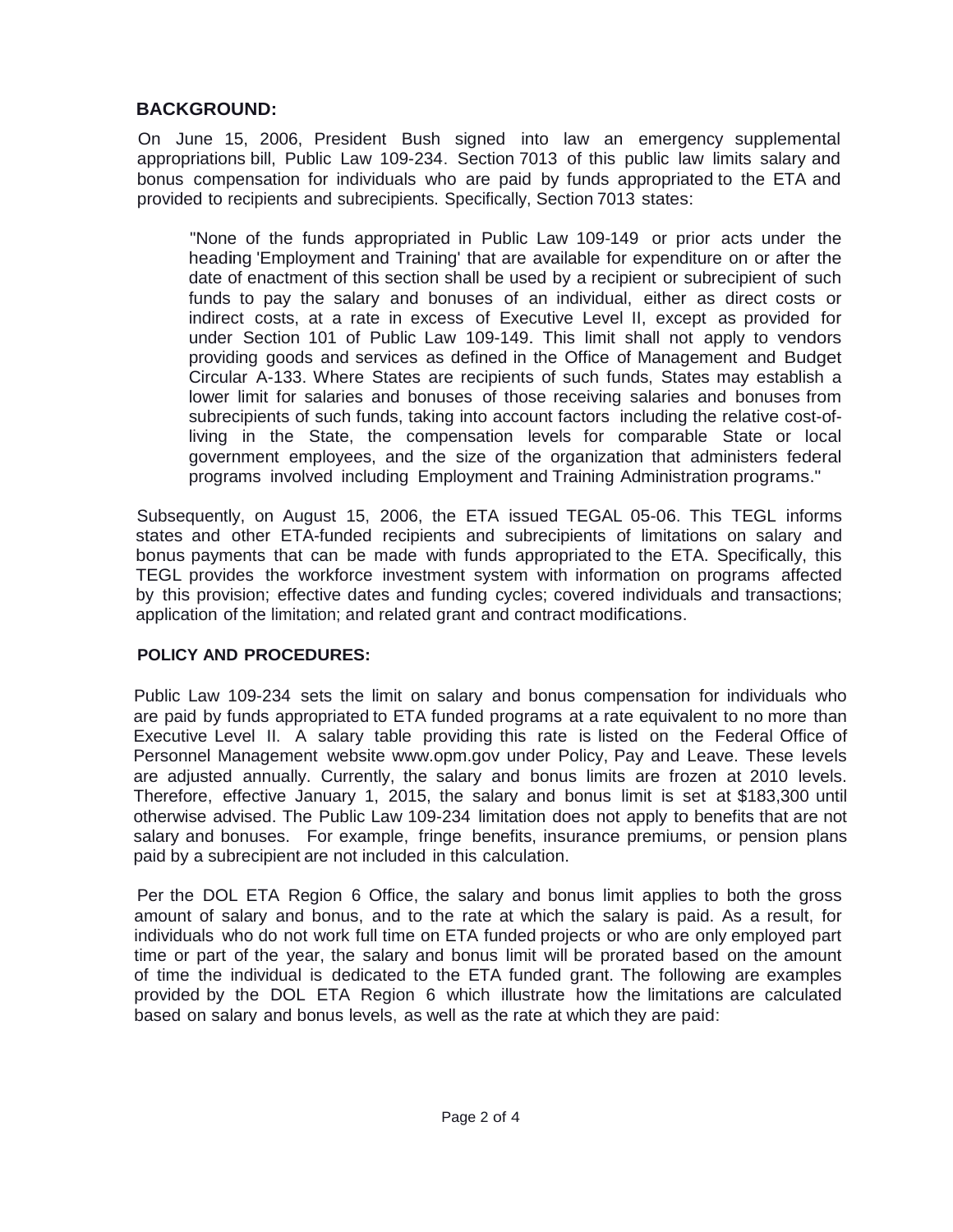Example 1: An Executive Director's W-2 for 2015 includes \$150,000 of gross compensation. He worked part time [.50 Full Time Equivalent (FTE)] all year. One hundred percent of the Executive Director's salary costs benefited ETA-funded programs.

| 2015 Salary and Bonus Limit                                                                                          | \$183,300 |
|----------------------------------------------------------------------------------------------------------------------|-----------|
| Salary eligible for the salary and bonus limit<br>.50 FTE x 100% of salary= $50\%$<br>(Calculation: \$183,300 x 50%) | 91,650    |
| Total gross compensation                                                                                             | \$150,000 |
| Salary costs benefitting ETA-funded programs<br>(Calculation: \$150,000 x 100%)                                      | \$150,000 |
| Salary in excess of the salary and bonus limit<br>(Calculation: \$150,000 - \$91,650)                                | \$58,350  |

In this scenario, the Executive Director's salary is eligible for 50 percent of the annual salary and bonus limit (.50 FTE x 100% of his salary benefited ETA-funded programs). Therefore,  $$91,650$  ( $$183,300 \times 50\% = $91,650$ ) of the salary may be paid using ETA appropriated funds or other federal funds. The remainder of the salary,  $$58,350$  (\$150,000- \$91,650 = \$58,350), is in excess of the allowable 2015 salary and bonus limit and must be paid using non-federal funds.

Example 2: An Executive Director's W-2 for 2015 includes \$150,000 of gross compensation. He worked part time (.50 FTE) all year. Seventy percent of the Executive Director's salary costs benefited ETA-funded programs.

| 2015 Salary and Bonus Limit                                                                                         | \$183,300 |
|---------------------------------------------------------------------------------------------------------------------|-----------|
| Salary eligible for the salary and bonus limit<br>.50 FTE x 70% of salary = $35%$<br>(Calculation: \$183,300 x 35%) | \$64,155  |
| Total gross compensation                                                                                            | \$150,000 |
| Salary costs benefitting ETA-funded programs<br>(Calculation: \$150,000 x 70%)                                      | \$105,000 |
| Salary in excess of the salary and bonus limit<br>(Calculation: \$105,000 - \$64,155)                               | \$40,845  |

In this scenario, the Executive Director's salary is eligible for 35 percent of the annual salary and bonus limit (.50 FTE x 70% of his salary benefited ETA-funded programs). Therefore, \$64,155 (\$183,300 x 35% = \$64,155) of the salary may be paid using ETA appropriated funds or other federal funds. Since 70 percent of the Executive Director's salary costs benefited ETA-funded programs, the amount in excess of the allowable